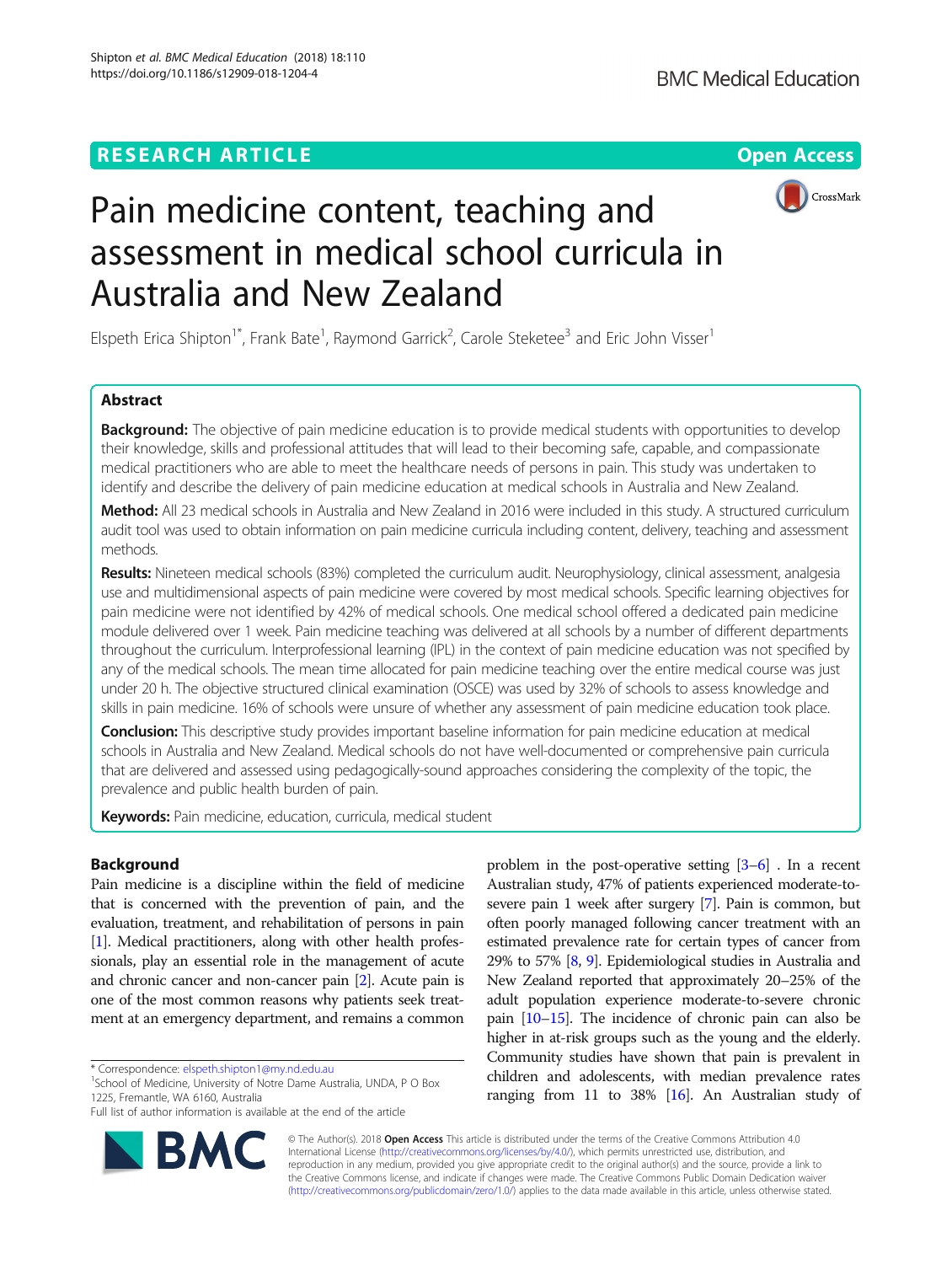community-dwelling older adults showed prevalence rates of 32–62% experiencing pain [\[17\]](#page-9-0). The prevalence of chronic pain in Australia is projected to increase as the population ages (from around 3.2 million in 2007 to 5.0 million by 2050) [\[18](#page-9-0)]. Chronic pain has been suggested as the largest unmet clinical problem in Australia and New Zealand [\[19\]](#page-9-0). The Global Burden of Disease Study 2013 placed back and neck pain as the leading cause of disability-adjusted life years in Australia and New Zealand, ahead of ischaemic heart disease, depression, chronic obstructive pulmonary disease, Alzheimer's, lung cancer, stroke and diabetes [[19](#page-9-0)]. Excellent evidence based guidelines for the management of acute and chronic pain are available [\[20,](#page-9-0) [21\]](#page-9-0).

Pain continues to be undiagnosed and undertreated, resulting in considerable cost to individuals and society [[18](#page-9-0), [22](#page-9-0)]. Fewer than 10% of patients with chronic noncancer pain gain access to effective care, although 80% could be treated effectively by applying current best-practice management [\[23](#page-9-0)]. In Australia, more than a quarter of patients referred to a chronic pain management service remained on waiting lists for more than a year [[24](#page-9-0)]. Hospitals vary widely in the provision of acute and chronic pain management services and many interdisciplinary pain clinics in the tertiary sector are understaffed [\[25,](#page-9-0) [26](#page-9-0)]. Pain Medicine is a relatively new speciality in Australia and New Zealand, and there are currently not enough qualified Specialist Pain Medicine Physicians (SPMPs) to service the entire population [[27](#page-9-0), [28\]](#page-9-0). There may never be enough specialist resources to meet the needs of patients with chronic pain and it is therefore essential that the emphasis is also placed on greater capacity for treatment of acute and chronic pain in the primary care setting [[29](#page-9-0)]. Primary care providers (PCPs) have reported inadequate training regarding pain management, limited confidence in their ability to provide effective pain treatment, uncertainty over prescribing opioids for chronic pain and a low level of satisfaction with their care of chronic pain patients [[30](#page-9-0)–[37\]](#page-9-0). In a recent large study in Europe, most PCPs perceived chronic pain to be one of the most challenging conditions to treat [\[38](#page-9-0)].

The lack of education and training in the discipline of pain medicine among health professionals has been highlighted as one of the barriers to best-practice pain management [[22](#page-9-0), [39,](#page-9-0) [40\]](#page-9-0). Recent research shows that there is a paucity of pain-related content in most medical school curricula internationally [\[39](#page-9-0), [41](#page-9-0)–[43](#page-9-0)]. Introducing change into a fixed-calendar medical curriculum is difficult as this requires existing items being replaced. However, rather than adjusting existing curricula to slot in new material, a more holistic approach to teaching pain medicine could be considered – one that encourages course and curriculum coordinators to consider the changing societal needs that underpin the importance of training health professionals in the discipline of pain medicine.

Educators recognise that the process of curriculum change needs to be deliberately and purposefully managed in order to accommodate these changing healthcare requirements in society whilst maintaining the fundamental standards and values of the institution, [[44\]](#page-9-0). Lee et al. (2013) argue that the Four Dimensional Framework for Curriculum Development (4DF) offers a mechanism by which the multi-dimensional and often complex nature of health professional curriculum can be examined and developed [\[44\]](#page-9-0). This framework is comprised of four dimensions that alert educators and curriculum developers to the local, societal and political issues that should be considered when developing curriculum. These four dimensions are i) future healthcare practice needs, ii) competencies and capabilities required of graduates, iii) teaching, learning and assessment methods, and iv) institutional parametres. As stated by Lee et al. (2013, p.69), each of these dimensions "conveys a message about issues that matter, for example, what will be known, done, why and how and by whom, how its effects will be measured and its impacts evaluated" [[44\]](#page-9-0). Such a tool might be useful for conceptualising the priorities, as well as the constraints, associated with pain medicine curriculum design and integration. No gold standard has been specified as to what pain content is necessary in an ideal medical curriculum. However, recent attention has been focussed on the development of pain-focussed curricula in order to connect international scientific knowledge with expertise and practice; the most utilised of these is the core curriculum developed by the International Association for the Study of Pain (IASP) [\[2,](#page-9-0) [42,](#page-9-0) [45](#page-9-0)–[55\]](#page-10-0). This research was undertaken to examine existing pain medicine education curricula at medical schools in Australia and New Zealand so as to identify areas that are adequately covered, as well as providing an understanding of the strengths and limitations of current curricula.

In Australia, the National Pain Strategy (NPS) launched in Canberra in 2010 was developed by the National Pain Summit Initiative led by the Faculty of Pain Medicine (FPM) of the Australian and New Zealand College of Anaesthetists (ANZCA), the Australian Pain Society and Chronic Pain Australia in collaboration with the MBF Foundation (now Bupa Foundation) and the University of Sydney Pain Management Research Institute [[56\]](#page-10-0). This was the first comprehensive initiative in Australia, which aimed to improve the quality of life for people with pain and their families, and to minimise the burden of pain on individuals and the community [\[56\]](#page-10-0). The NPS highlighted the need for high priority to be given to the development of a national pain management curriculum for medical students; the designation of pain management as a key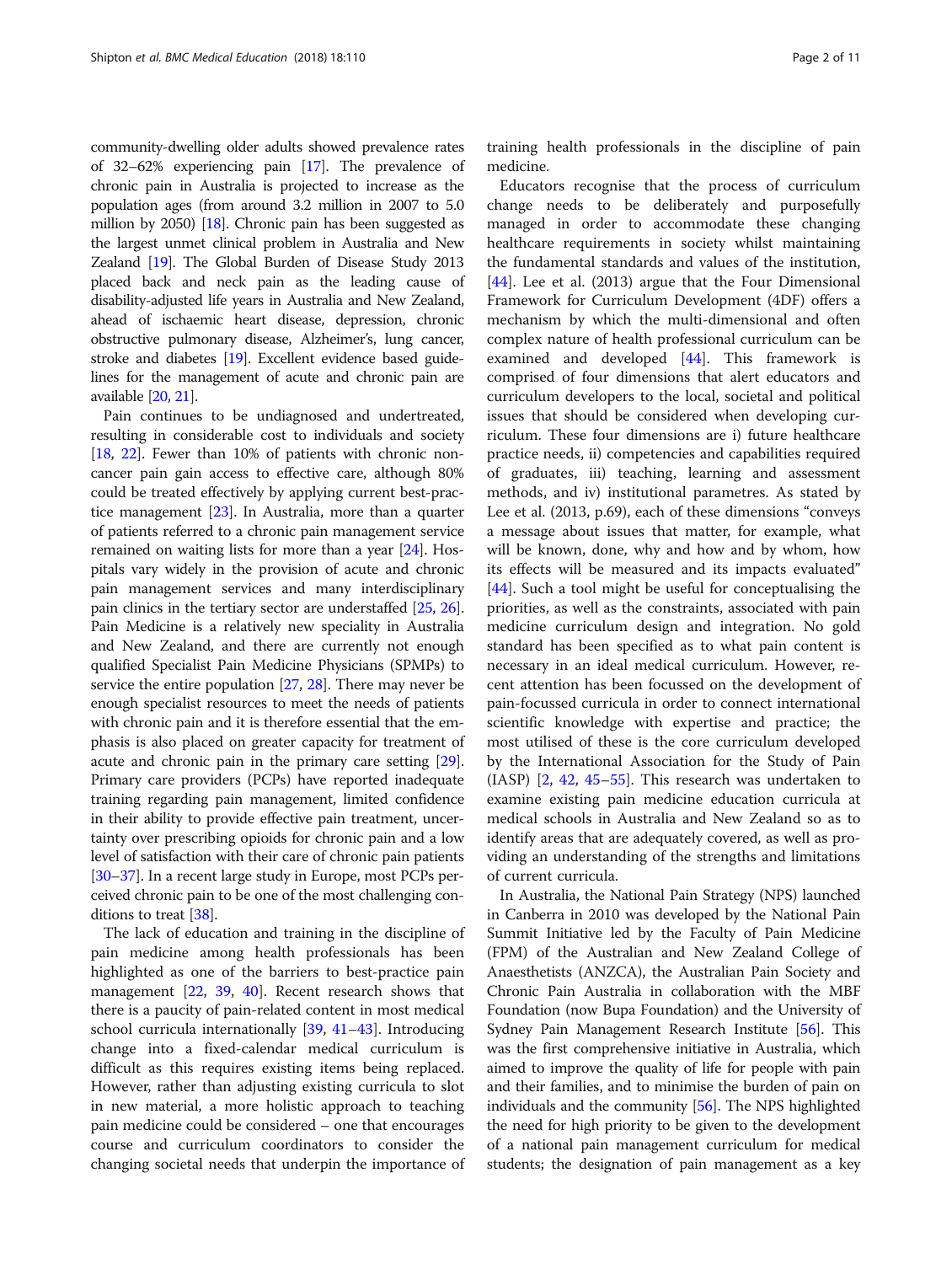competency in undergraduate and postgraduate education for the medical workforce; and the training and support of health practitioners in best-practice pain assessment and management (especially in the biopsychosocial processes underpinning acute and chronic pain) [[56](#page-10-0)]. No formal evaluation has been undertaken to assess whether these NPS objectives have been met.

The FPM is the professional body responsible for the education, training and continuing professional development of SPMPs in Australia and New Zealand [[57\]](#page-10-0). The strategic vision of the FPM is "to reduce the burden of pain in society through education, advocacy, training and research" [\[57\]](#page-10-0). Whilst training and education of specialist pain medicine physicians remains the primary focus of the FPM's role, education of medical students is also seen as an important function [[57](#page-10-0)].

The FPM distributed a document entitled "Pain and the Undergraduate Medical Curriculum" to all medical schools and training organisations in Australia and New Zealand in 2010 [\[58\]](#page-10-0). Thirteen learning objectives for medical students pertaining to pain medicine were identified and a framework was included of how to achieve these learning objectives. Details of comprehensive pain medicine curricula were included [\[46](#page-10-0), [59](#page-10-0)]. Assistance was offered in terms of the development of pain medicine curricula with the provision of educational resources; information on recommended minimum standards for graduating medical students regarding knowledge of pain medicine; information about the availability of accredited pain medicine training units for access by medical schools for the training of medical students; as well as a list of SPMPs who could be approached to teach aspects of pain medicine [[58\]](#page-10-0). It also encouraged the inclusion of a suitable SPMPs on the curriculum committee to assist with integration of pain medicine principles into the medical curriculum [\[58\]](#page-10-0). Whether or not the medical schools implemented the recommendations outlined in the document in 2010 is unknown.

There is currently limited literature on pain medicine education for medical students across Australasia. Accordingly, this study was undertaken to identify and describe the delivery of pain medicine education at medical schools in Australia and New Zealand. Specifically, the study sought to develop understandings around the following aspects of pain medicine curricula:

- a) What is taught (topic areas, learning outcomes)
- b) How it is packaged (stand-alone modules or integrated; interprofessional approach; resources; electives; as well as the proportion of time devoted to it in the program)
- c) How it is sequenced (at what stage(s) in the course, and how often it is addressed)
- d) Who teaches it (specialist pain medicine educators or educators from a range of medical disciplines)
- e) How it is taught (e.g. lecture, small group teaching, problem-based learning)
- f) What and how it is assessed (multiple choice questions, short answer questions, objective structured clinical examination (OSCE))

## Methods

This descriptive, exploratory study included all 23 schools of medicine in Australia and New Zealand training medical students in 2016. Information on the current pain curricula (major topics in pain) taught within these medical schools was gathered using a curriculum audit tool. The curriculum audit tool was developed by the authors from a review of current pain and medical education literature [\[2,](#page-9-0) [41](#page-9-0)–[44,](#page-9-0) [48](#page-10-0), [49,](#page-10-0) [51](#page-10-0), [60,](#page-10-0) [61](#page-10-0)]. In particular, the 4DF and the IASP curriculum for medical students were used to formulate the specific questions included in the audit tool  $[2, 44]$  $[2, 44]$  $[2, 44]$  $[2, 44]$ . With regards to the 4DF, the four dimensions were used as a guide to ensure questions in the audit were comprehensive and addressed both local and broader issues related to the development of pain medicine curriculum (e.g., who is responsible for conceptualizing the pain medicine curriculum?; which pain medicine framework has been adopted for guiding content?; what teaching and assessment methods have been used to deliver the curriculum?; and what are the university nuances that have shaped the design and delivery of the pain medicine curriculum?). Seventeen key topics in pain medicine were identified from the IASP core curriculum (see Additional file [1](#page-8-0)). Ten experts in the disciplines of medical education or clinical pain medicine revised questions for content and face-validity. Ethics approval was obtained from the University of Notre Dame Australia.

The curriculum audit took place between October 2016 and April 2017. An information letter was emailed to the medical school Deans of Education or their delegates requesting permission to access information on aspects of the curriculum relating to pain medicine. A representative was then identified by the Dean (or delegate) as someone who had a detailed knowledge about pain education in the curriculum. In the event the Dean could not identify a representative to complete the curriculum audit, the researcher approached a person in the school who was either co-ordinating the pain education curriculum, or who had detailed knowledge of it in the curriculum (e.g., an FPM fellow or lecturer in pain education). A letter along with the curriculum audit tool was sent to each representative including an explanation of the study, and an assurance of confidentiality. The representative was encouraged to corroborate data with colleagues and students. Non-respondents received reminder emails at regular intervals. The completed curriculum audit tool was scanned and returned by email. The data was de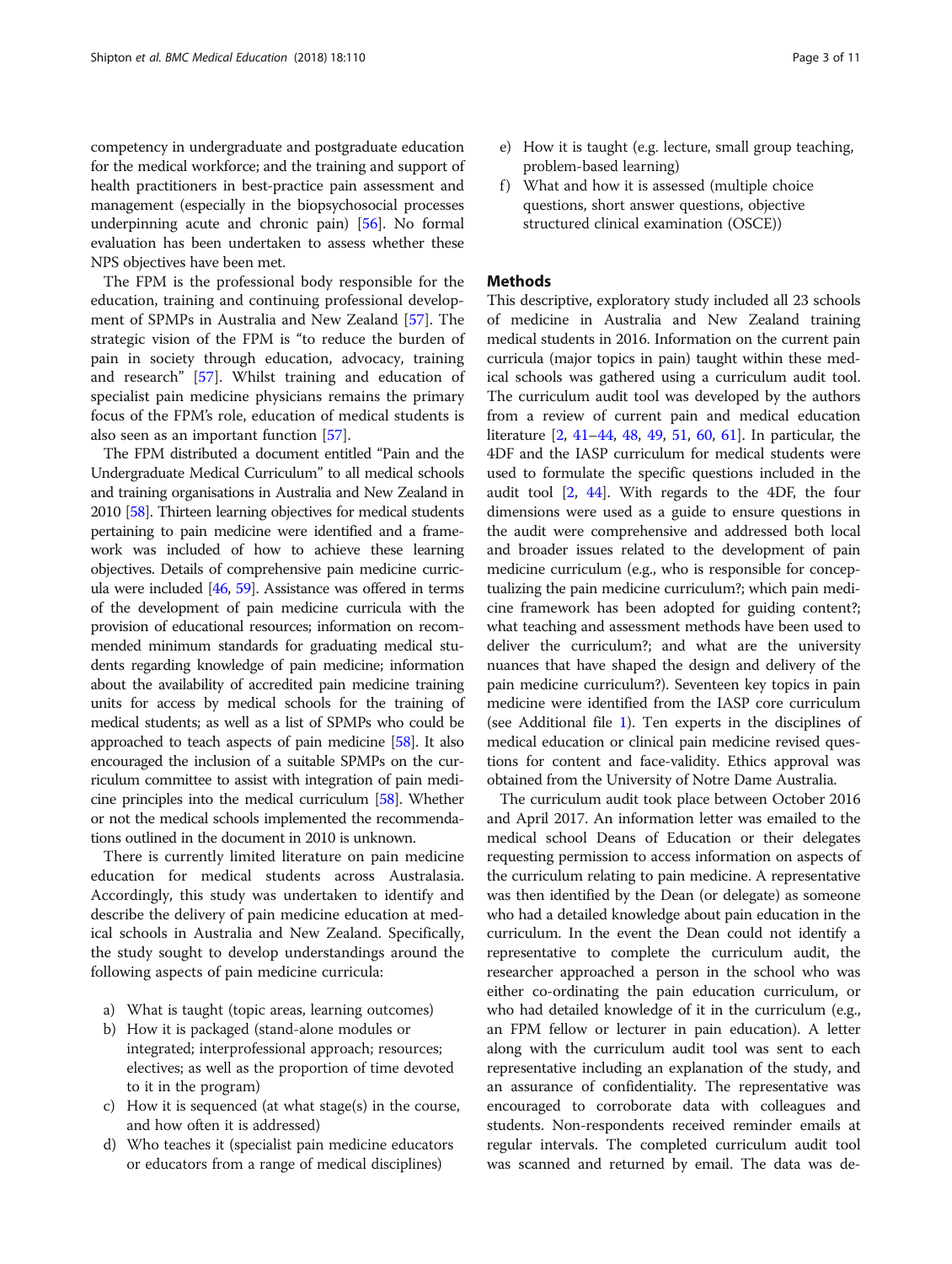identified so that no medical school could be identified during the analysis of the data.

Numeric and descriptive data were obtained and statistical analysis was conducted using SPSS software (see Additional file [1](#page-8-0) for curriculum audit tool scoring schedule). Blank items were coded as missing and excluded from analysis. Descriptive statistics were used to present frequencies and percentages of pain education content in medical schools' curricula. Where appropriate, measures of central tendency and variability were calculated. The sample size  $(n = 19)$  was insufficient for further analysis such as tests for statistical significance. Since the study was explorative and descriptive in nature, this was not seen as a concern.

## Results

Nineteen of the 23 medical schools provided information, reflecting an 83% response rate for the curriculum audit tool. Some questions allowed multiple responses and, as a result, the percentages did not always total 100%.

## Demographic characteristics of the sample

64% of respondents indicated that they had collaborated with other educators or students to provide the required information. Of the thirteen respondents who identified themselves as being from the medical profession, ten were SPMPs from various disciplines including anaesthetics, psychiatry, neurology and general practice. Overall, nine of respondents had an anaesthetic qualification. Table 1 below summarises the key demographic characteristics of the respondents.

## Pain-related content or topics covered in the medical curriculum

As evident in Table 2, neurophysiology of pain (100%), clinical assessment (95%), analgesia use (95%) and the multidimensional model of pain medicine (90%) were covered by most medical schools. Adjuvant analgesics, palliative/cancer pain and the concept of peripheral/central sensitisation were each taught by 68% of schools. Fewer than half the schools covered the topic of psychological methods for managing pain, medical interventions

Table 1 Demographic characteristics of respondents

| Characteristic             | n  | %    |
|----------------------------|----|------|
| Gender                     |    |      |
| Male                       | 12 | 63.2 |
| Female                     | 7  | 36.8 |
| Professional Status        |    |      |
| Medical                    | 13 | 68.4 |
| Allied Health Practitioner | 3  | 15.8 |
| Non-Clinical Educators     | 3  | 15.8 |
|                            |    |      |

|                           |  | Table 2 Frequencies of pain-related content or topics covered |  |  |  |
|---------------------------|--|---------------------------------------------------------------|--|--|--|
| in the medical curriculum |  |                                                               |  |  |  |

| Pain Related Topics                  | N  | $\%$  |
|--------------------------------------|----|-------|
| Neurophysiology                      | 19 | 100.0 |
| Clinical Assessment                  | 18 | 94.7  |
| Primary Analgesics                   | 18 | 94.7  |
| Multi-dimensional Model of Pain      | 17 | 89.5  |
| Central and Peripheral Sensitisation | 13 | 68.4  |
| Secondary Analgesics                 | 13 | 68.4  |
| Palliative care                      | 13 | 68.4  |
| Aetiology                            | 12 | 63.2  |
| Physiotherapy Management             | 11 | 57.9  |
| Acute Pain Team                      | 10 | 52.6  |
| Psychological Management             | 9  | 47.4  |
| Medical Interventions                | 8  | 42.1  |
| Ethics                               | 6  | 31.6  |
| Multidisciplinary Pain Clinic        | 5  | 26.3  |
| Medicolegal aspects                  | 4  | 21.1  |
| Paediatric Pain                      | 4  | 21.1  |
| Geriatric Pain                       | 4  | 21.1  |
| Other                                | 3  | 15.8  |

Note. Percentages are based on number of responses and do not total 100% N, number of medical schools for which elements of the curriculum were available

and ethics. The multidisciplinary pain clinic (26%), medico-legal aspects of pain medicine (21%), geriatric pain (21%) and paediatric pain (21%) were topics covered by the least number of schools.

The IASP core curriculum was partially implemented in 42% of medical schools. No school had fully implemented the IASP core curriculum. 26% of schools indicated that they were unsure whether the IASP curriculum had been implemented or not, whilst 32% had not implemented the IASP curriculum at all.

## Specified Learning Objectives (SLO) related to Pain Medicine

SLOs were not identified or were unknown at 42% of medical schools. The following learning objectives were identified by medical schools: clinical assessment of a patient in pain (58%), neurophysiology of pain (53%), analgesics (47%) and the multidimensional model of pain (42%) (see Table [3](#page-4-0) below).

#### Integrated or Stand-alone pain module

The pain medicine curriculum was taught as a specified (stand-alone) module at one medical school (5%). This 24-h module was delivered during a one-week period and was compulsory for all students. This school also delivered further pain medicine education within other subject areas throughout the medical course. In 95% of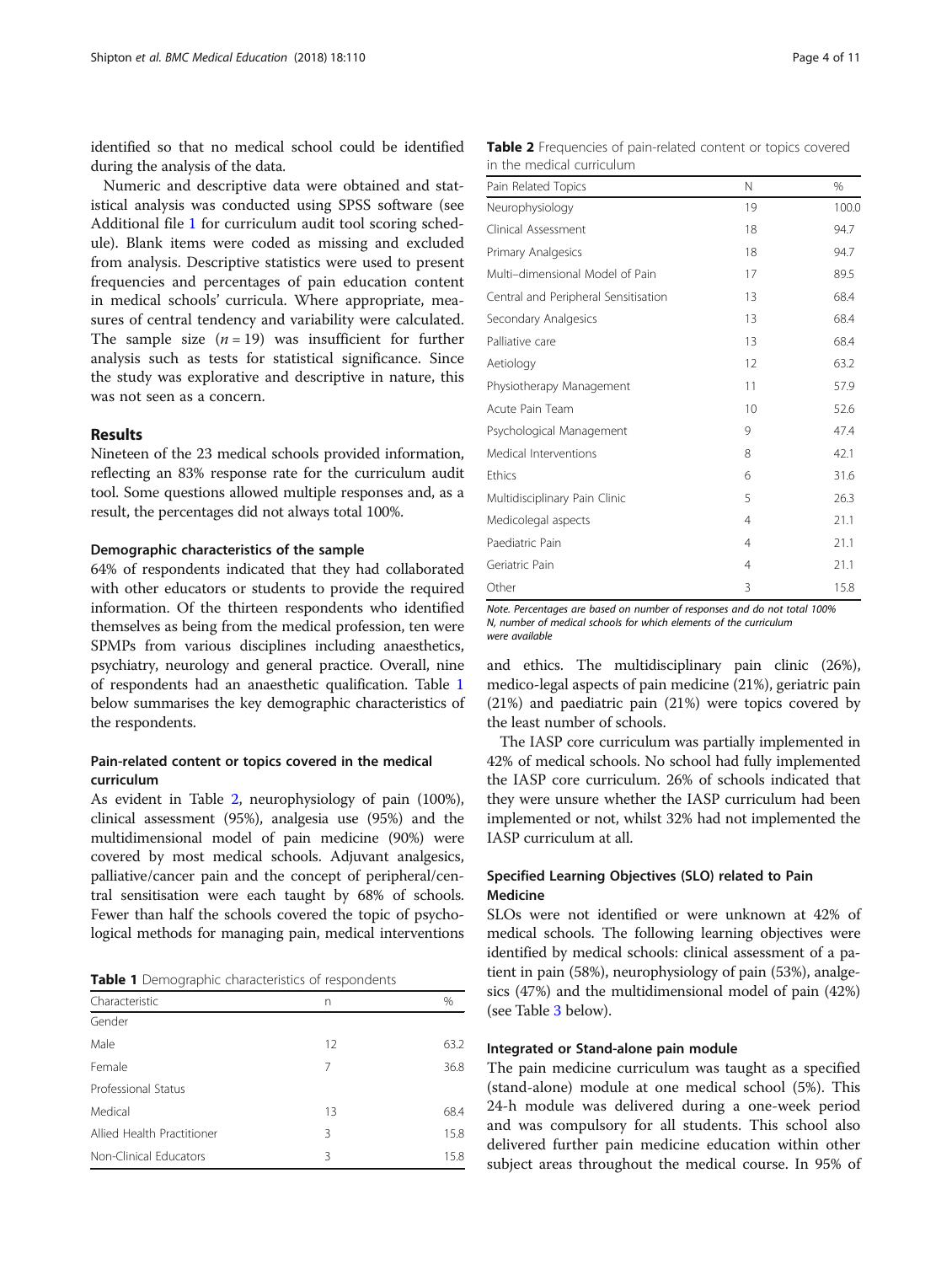<span id="page-4-0"></span>Table 3 Frequencies of reported specified learning objectives

| Specified Learning Objectives     | N              | $\%$ |
|-----------------------------------|----------------|------|
| Clinical Assessment               | 11             | 57.9 |
| Neurophysiology                   | 10             | 52.6 |
| Primary Analgesics                | 9              | 47.4 |
| Multi-dimensional Model of Pain   | 8              | 42.1 |
| Psychological Management          | 6              | 31.6 |
| Aetiology                         | 5              | 26.3 |
| Central/Peripheral Sensitisation  | $\overline{4}$ | 21.1 |
| Medical Interventions             | $\overline{4}$ | 21.1 |
| Physiotherapy Management          | $\overline{4}$ | 21.1 |
| Secondary Analgesics              | $\overline{4}$ | 21.1 |
| Palliative Care                   | 3              | 15.8 |
| Ethics                            | 3              | 15.8 |
| Other                             | 2              | 10.5 |
| Clinical Exposure Acute Pain Team | 2              | 10.5 |
| Medicolegal                       | 1              | 5.3  |
| Paediatric Pain                   | 1              | 5.3  |
| Geriatric Pain                    | 1              | 5.3  |
| No Specified Learning Objectives  | 8              | 42.1 |

Note. Percentages are based on number of responses and do not total 100% N, number of medical schools for which elements of the curriculum were available

schools, pain medicine was taught as a topic integrated into other compulsory subject areas. This teaching was spread over the entire curriculum.

The pain medicine curriculum was delivered mainly from the Departments of Anaesthesia (74%), Physiology/Neurophysiology (58%) and Pharmacology (47%), as shown in Table 4. A number of other departments were identified across the different medical schools.

#### Time allocated to pain medicine

Time allocated for pain medicine teaching during the entire medical curriculum, ranged from 5 to 43 h, with a mean of 19.6 h (SD = 10.9).

## Elective

53% of schools offered a student elective in pain management ranging from 2 to 6 weeks.

## Pain education resources

37% of schools indicated they did not use any specific pain education resources such as pain medicine text books, e-learning modules or shared education programmes. Of those schools that used specific pain education resources, 32% used books, and 26% used the four-hour basic pain medicine education module, Essential Pain Medicine (EPM). 11% of schools reported using the National Prescribing Service pharmacy e-learning

| Departments delivering pain medicine content   | N              | %    |
|------------------------------------------------|----------------|------|
| Department(s) delivering pain medicine content |                |      |
| Anaesthesiology                                | 14             | 73.7 |
| Physiology                                     | 11             | 57.9 |
| Pharmacology                                   | 9              | 47.4 |
| Palliative Care                                | 7              | 36.8 |
| Orthopaedics                                   | 6              | 31.6 |
| Psychology                                     | 5              | 26.3 |
| Clinical Skills                                | 5              | 26.3 |
| General Practice                               | 4              | 21.1 |
| Anatomy                                        | 4              | 21.1 |
| Rheumatology                                   | 3              | 15.8 |
| General Surgery                                | 3              | 15.8 |
| Internal Medicine                              | 3              | 15.8 |
| Obstetrics/Gynaecology                         | 3              | 15.8 |
| Geriatrics                                     | $\mathfrak{D}$ | 10.5 |
| Neurology                                      | $\overline{2}$ | 10.5 |
| Psychiatry                                     | $\overline{2}$ | 10.5 |
| Paediatrics                                    | $\overline{2}$ | 10.5 |
| Intensive Care                                 | $\overline{2}$ | 10.5 |
| Microbiology/Biochemistry                      | 1              | 5.3  |
| Pathology                                      | 1              | 5.3  |
| Rehabilitation                                 | 1              | 5.3  |
| Advanced Learning                              | 1              | 5.3  |
| Emergency                                      | 1              | 5.3  |
| Ethics                                         | 1              | 5.3  |
| Pain Medicine                                  | 1              | 5.3  |
| Health Economics                               | 1              | 5.3  |

Note. Percentages are based on number of responses and do not total 100% N, number of medical schools for which elements of the curriculum were available

module and a further 16% used undisclosed e-learning tools.

#### Interprofessional learning (IPL)

IPL involves creating opportunities for students from a range of health professional courses to learn with, from and about each other [\[62](#page-10-0), [63\]](#page-10-0). 79% of medical schools indicated that medical students were not exposed to IPL in the context of pain medicine education. The remaining 21% were unsure whether IPL occurred within their institution.

## Professionals and disciplines delivering pain medicine education

With specific regard to availability of specialists or recognised experts in the field of pain medicine to assist with the pain medicine education, 90% of medical schools indicated

| Table 4 Frequencies of departments delivering pain medicine |  |  |
|-------------------------------------------------------------|--|--|
| content in the curriculum                                   |  |  |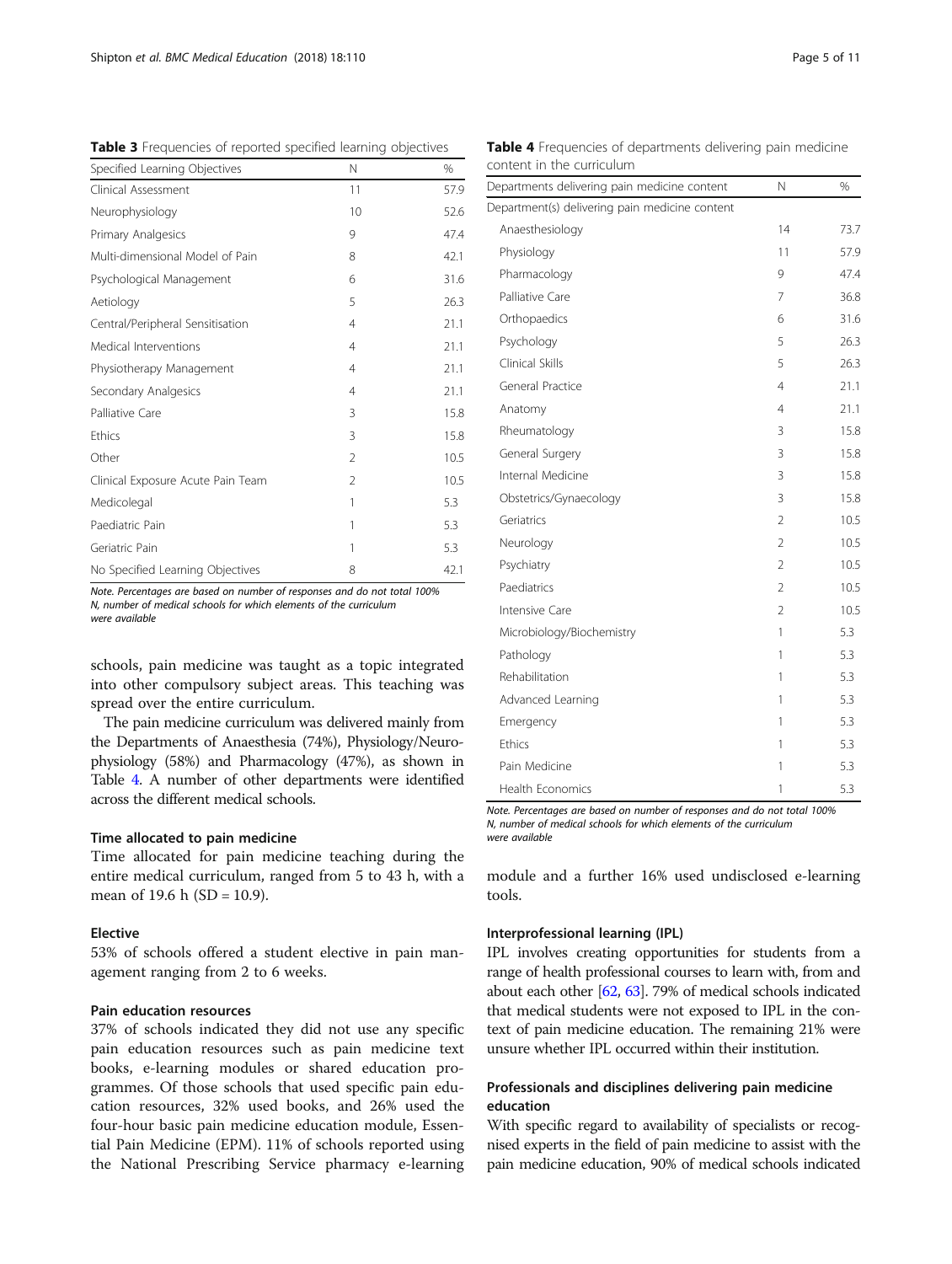that there were SPMP's involved in the teaching of medical students, 37% of schools involved specialist physiotherapists, 37% employed psychologists and 32% engaged nurses, as evident in Table 5.

Medical clinicians delivered pain medicine teaching at all 19 medical schools, alongside non-clinical lecturers in almost half the schools. 37% of medical schools involved allied health personnel in the delivery of the pain medicine curriculum (see Table 6).

#### Teaching methods

All medical schools used didactic teaching methods. Clinical exposure was frequently included as a teaching method (84%). 47% of schools used tutorial teaching methods and 42% adopted case-based learning (See Additional file [2](#page-8-0) for Glossary). Problem–based learning was used by 26% schools and e-learning by 21% of schools. Self-directed learning and simulation based learning were used infrequently (See Table 7 below).

## Assessment methods

As shown in Table [8](#page-6-0), multiple choice questions (MCQs) were used as an assessment tool for pain medicine education by 63% of schools and the objective structured clinical examination (OSCE) was used by 32% of schools. 16% of schools were unsure of whether any assessment of pain medicine education took place.

## Discussion

Whilst pain medicine is included in the curricula of medical schools in Australia and New Zealand, in general, these schools do not have well-documented or comprehensive pain medicine curricula that are taught using pedagogic approaches that accommodate the complexity of the topic.

Table 5 Frequencies for specialists/recognised experts in the field of pain medicine within medical schools

| Specialist             | N              | %    |
|------------------------|----------------|------|
| SPMP                   | 17             | 89.5 |
| Physiotherapist        | 7              | 36.8 |
| Psychologist           | 7              | 36.8 |
| Nurse                  | 6              | 31.6 |
| Occupational Therapist | 3              | 15.8 |
| Anaesthetist           | $\overline{2}$ | 10.5 |
| Palliative Care        | $\overline{2}$ | 10.5 |
| Psychiatrist           | 1              | 5.3  |
| Non-clinical scientist | 1              | 5.3  |
| Rheumatologist         | 1              | 5.3  |
| No                     | 1              | 5.3  |
| Unsure                 | 1              | 5.3  |

Note. Percentages are based on number of responses and do not total 100% N, number of medical schools for which elements of the curriculum were available

Table 6 Frequencies for categories of professionals delivering pain medicine content in the curriculum

| Professional delivering pain content | N | %     |
|--------------------------------------|---|-------|
| Medical Clinician                    |   | 100.0 |
| University Lecturer (non-clinical)   |   | 52.6  |
| Allied Personnel                     |   | 36.8  |
| Simulation Instructor                | h | 53    |

N, number of medical schools for which elements of the curriculum were available

There is little evaluation of pain medicine competencies as a requirement for graduation. Most medical schools indicated that it was a difficult task to access specific details of information regarding the pain medicine curricula required for this curriculum audit project. Reasons for this included a lack of communication between educators in preclinical and clinical years, the varying nature of pain medicine teaching from year to year, and the curriculum delivery dependent on the presence of an enthusiastic clinical pain champion on the staff.

## Pain medicine curricula

There appears to be wide variations in the range of pain medicine topics covered by the medical schools. It is encouraging to note the incorporation of aspects of the biopsychosocial model of pain medicine into the curriculum (e.g. the inclusion of a topic on the multidimensional nature of pain medicine at 90% of schools). Recent advances in the understanding of pain (e.g. the introduction of concepts such as central sensitisation at 68% of schools) have also emerged in the curriculum. Topics such as psychological methods for managing pain, ethics and medicolegal aspects of pain medicine, the multidisciplinary pain clinic, geriatric pain and paediatric pain are neglected. These topics are intrinsic to the recommended pain medicine curricula proposed by internal leading experts that have been available for many years [\[2](#page-9-0)]. Students need to be provided not only with the necessary clinical knowledge of pain medicine, but also prepared to address the

|  | Table 7 Frequencies of reported teaching methods |  |  |  |
|--|--------------------------------------------------|--|--|--|
|--|--------------------------------------------------|--|--|--|

| Teaching Method           | Ν  | $\%$  |
|---------------------------|----|-------|
| Didactic Learning         | 19 | 100.0 |
| Clinical Exposure         | 16 | 84.2  |
| Tutorial                  | 9  | 47.4  |
| Case Based Learning       | 8  | 42.1  |
| Problem Based Learning    | 5  | 26.3  |
| E-Learning                | 4  | 21.1  |
| Self-Directed Learning    | 3  | 15.8  |
| Simulation Based Learning | 2  | 10.5  |

Note. Percentages are based on number of responses and do not total 100% N, number of medical schools for which elements of the curriculum were available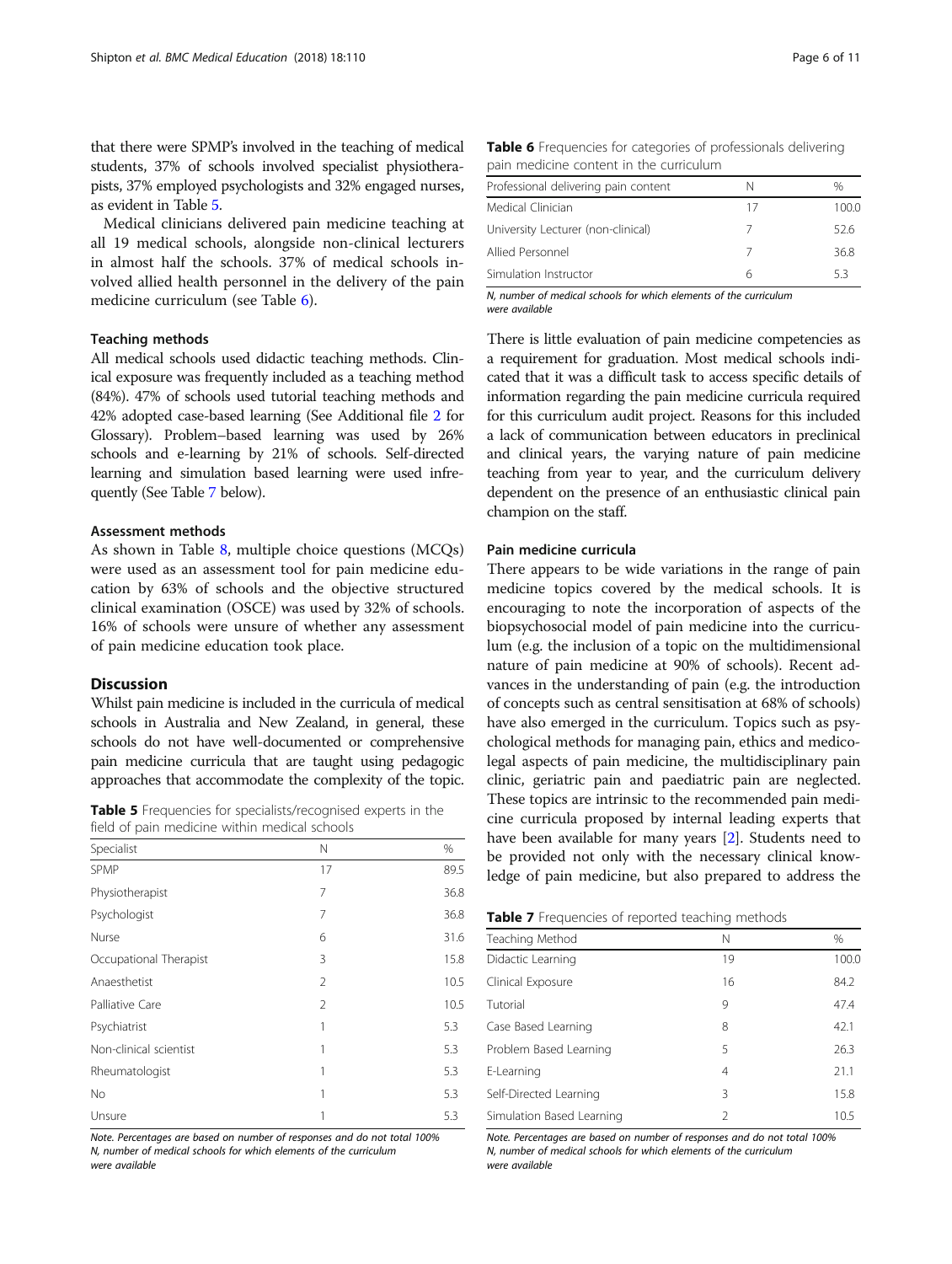<span id="page-6-0"></span>Table 8 Frequencies of reported assessment methods

| Assessment Methods                | N             | $\%$ |
|-----------------------------------|---------------|------|
| <b>MCQ</b>                        | 12            | 63.2 |
| Short Answer                      | 9             | 47.4 |
| Case Based Report                 | 9             | 47.4 |
| <b>OSCE</b>                       | 6             | 31.6 |
| Assignment                        | $\mathcal{P}$ | 10.5 |
| Online                            | 1             | 5.3  |
| Observed                          | 1             | 5.3  |
| Integrated Performance Assessment | 1             | 5.3  |
| Unsure/Not                        | 3             | 15.8 |

Note. Percentages are based on number of responses and do not total 100% N, number of medical schools for which elements of the curriculum were available

serious professional, personal, and ethical challenges that arise in caring for those with pain [\[64\]](#page-10-0). Similar lack of attention to these key subjects has been identified at the majority of medical schools in North America [[43](#page-9-0)] . The lack of teaching about the multidisciplinary pain clinic has previously been identified at medical schools in Finland [[53](#page-10-0)]. The curriculum audit found that the current focus of the curriculum is on medical treatment of pain primarily using analgesics. This finding is concerning as it detracts from the interdisciplinary approach to chronic non-cancer pain management that has scientific evidence for efficacy [[65](#page-10-0), [66](#page-10-0)]. Secondly, it focuses on the traditional goal emphasizing the restoration of health or cure, which is not realistic in many instances when managing patients with pain. Pain management, especially, chronic pain management, is more about reducing symptoms, improving function, understanding the patient's biological, psychological and social experience of pain, and empathy rather than offering a 'cure' [\[40,](#page-9-0) [67](#page-10-0)].

Defining explicit objectives are the basis of modern curriculum design to identify and align elements of the curriculum such as content, learning experiences, teaching strategies and assessment [[68\]](#page-10-0). Core competencies in pain assessment and management for medical students have been developed by leading interprofessional health care clinicians and educators [[69\]](#page-10-0). These core competencies are consistent with the domain outline from the IASP pain curricula [\[69](#page-10-0)]. This study has shown that specific pain medicine learning objectives are not identifiable at 42% of universities, and are incomplete at most medical schools. Whilst topics such as neurophysiology, clinical assessment, and primary analgesics were included in the curriculae of most medical schools, learning objectives for these topics were only specified by less than 60% of medical schools. This finding is problematic as without clearly articulated learning objectives, educators do not know what to teach. The 'what' of pain medicine is left to chance and open to bias in terms of what individuals think students should know, rather than what the formal curriculum states they need to know. In the light of 'constructive alignment' [[70\]](#page-10-0), which reasons that assessment should be firmly aligned to clearly specified learning objectives, one could infer that in curriculum where content is not linked to learning objectives, there is no formal mechanism for ensuring that what is intended to be learned, has been taught accordingly, nor assessed.

In general, pain medicine was not taught as a distinct stand-alone module. One medical school (5%) had a dedicated compulsory pain module consisting of 24 h teaching spread over a one-week period. This finding resonates with other research in the USA, which reports that 4% of schools offered a compulsory pain course, and the duration of these courses ranged from 1.5 to 13 days [\[43](#page-9-0)].

Most universities in Australia and New Zealand have an integrated model where there is a synchronous, transdisciplinary delivery of information between the foundational sciences and the applied sciences throughout all years of a medical school curriculum [\[71\]](#page-10-0). Whilst no optimal model of delivery of pain medicine education has been identified, pain curricula can be successfully incorporated into the integrated model when delivered in a planned, comprehensive and measurable manner [[41](#page-9-0)]. According to the present audit, 95% of schools taught pain medicine as a topic integrated into other compulsory subject areas over the entire curriculum. Pain was mostly taught in anaesthesia, neurophysiology, pharmacology and palliative care modules, a similar finding to other studies of pain medicine education at medical schools in Europe [[41](#page-9-0), [53\]](#page-10-0). The mean number of departments involved in pain medicine education was five. There was evidence of a lack of co-ordinated planning for pain medicine education between departments or between clinical/non-clinical years at each of the 19 medical schools. There was no mechanism in place to ensure that the core elements of the topic were addressed and integrated into different subject areas. This lack of coordination is likely to result in a fragmented, ineffectual understanding of pain [[53](#page-10-0)], with pain, particularly chronic pain, being seen as a symptom of other conditions rather than a disease entity per se [\[72,](#page-10-0) [73](#page-10-0)].

The sustainability of anaesthetists continuing to teach pain medicine is under threat. Firstly, a recent study to develop curriculum priorities for the teaching of anaesthesia and anaesthetic topics to medical students in Australia and New Zealand revealed that whilst acute pain was still considered an essential topic to be included in an ideal curriculum, chronic pain was not [[74](#page-10-0)]. Secondly, the ANZCA revised curriculum (2013) specifically excluded a three-month pain medicine module (Module 10) that was previously part of the mandatory registrar rotation. As a result, today's anaesthetic registrars are not receiving a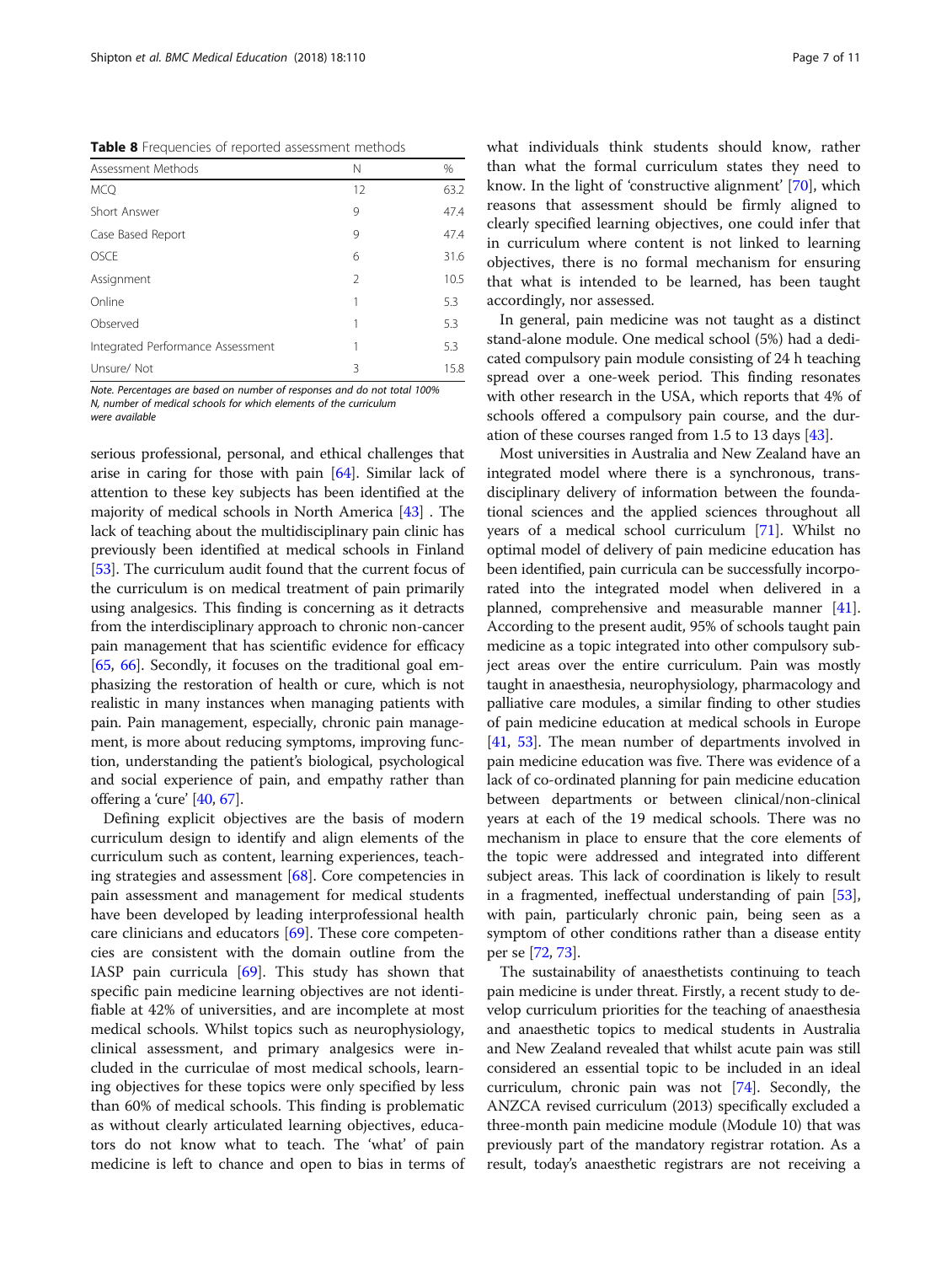foundational understanding of the biopsychosocial model of pain medicine, nor in chronic pain medicine [\[75\]](#page-10-0). There is also a real possibility that pain medicine is under exposed due to the limited representation of SPMPs as heads of anaesthetic departments as well as on curriculum planning committees, similar to findings in other countries [[40](#page-9-0), [64\]](#page-10-0).

Students who show a particular interest in pain medicine are able to undertake an elective in pain management at 53% of universities. This is a positive finding and one which contrasts with other literature. For example, in the USA, only 16% of medical schools offered a designated pain elective [\[43\]](#page-9-0).

A mean of 19.6 h (median of 20 h) is allocated for pain medicine teaching during the entire medical curriculum at medical schools in Australia and New Zealand. This commitment equates to approximately 0.3% of the minimum total teaching hours for the undergraduate medical degrees in New Zealand (approximately 7900 h) and 0.4% of a post-graduate medical degree in Australia (approximately 5640 h). The proportion of time allocated to pain medicine is comparable to countries in Europe (median of 12 h allocated for compulsory pain courses), the USA (mean of 11 h), the UK (mean of 13 h), and Canada (mean of 28 h) [\[41](#page-9-0)–[43](#page-9-0), [60](#page-10-0)] allocated to pain teaching at medical schools. In 2011, 20% of medical schools in the USA still appeared to have less than five hours of teaching on the topic [\[43\]](#page-9-0). These findings point to limited attention being paid to pain medicine in the medical curriculum both locally and internationally considering the clinical and societal burden of pain disease.

#### Teaching and Assessment Methods

IPL has been shown to be effective for improving medical students' pain competencies in a variety of settings, including general, paediatric and acute pain management [[54,](#page-10-0) [76](#page-10-0)–[78](#page-10-0)]. However, medical schools in this study did not identify IPL as a delivery strategy for pain medicine education.

Pain education and training is best provided by specialists (medical and allied) uniformly and reliably trained in pain medicine [\[79](#page-10-0), [80\]](#page-10-0). It is encouraging, therefore, to note that the majority of universities in the current study indicated that they had staff who are specialists or recognised experts in the field of pain medicine to assist with the teaching of pain medicine to medical students. However, only approximately a third of universities had specialist physiotherapists, psychologists and nurses delivering pain education. There appears to be a lack of educational activity to prepare healthcare students for collaborative pain management, despite the recognition that pain is best managed in a multidisciplinary setting [\[41\]](#page-9-0).

Following international trends, medical schools in Australia and New Zealand have adopted more studentcentred approaches to teaching and learning in medical courses [[81](#page-10-0), [82](#page-10-0)]. Although this study shows that lectures remain the most common teaching method for pain medicine, the medical schools generally employed a few different teaching methods at each institution. There is evidence to show that pain education needs to address both the affective and cognitive dimensions of pain [\[48](#page-10-0)]. Innovative teaching methods such as narrative writing, role playing, fine art and motivational interviewing have shown to be successful for teaching medical students about the affective dimensions of pain whilst fostering positive emotional development of students [\[83](#page-10-0), [84](#page-10-0)]. Pain medicine education in Australia and New Zealand currently does not focus on developing emotional skills and reflective capacity, similar to the situation at medical schools in the USA and Europe [[41,](#page-9-0) [43,](#page-9-0) [64\]](#page-10-0).

There appeared to be limited use of specific pain resources for teaching pain medicine, especially web-based resources. A similar finding has been identified in Europe and the UK  $[41, 42]$  $[41, 42]$  $[41, 42]$ . The incorporation of an e-learning resource such as the one developed at the Virginia Commonwealth University could be considered by medical schools to disseminate pain content in a flexible, modular approach [\[49\]](#page-10-0). Sharing of such resources would spare medical schools the expense of creating their own resources, and instead allow them to put more effort into adapting the resources to meet local needs.

There is no national licensing examination in Australia and New Zealand, so medical schools have their own assessment processes to ensure that graduates are prepared for internship [[82](#page-10-0)]. Final-year medical students are not specifically required to display adequate knowledge and skills regarding pain management as a requirement for graduation.

This study has shown that, when undertaken, assessment methods pertaining to pain medicine are predominantly MCQ's, short-answer questions and case-based reports. These methods are unlikely to assess skill-based pain competencies and attitudes. The OSCE-type assessment was used only in a third of medical schools in this study to assess pain competencies. 16% of medical schools lacked any pain-focused assessment. This study did not find compelling evidence to suggest that graduate medical students in Australia and New Zealand possess adequate competencies in pain management.

## Strengths and Limitations

The present study has a number of limitations. Detailed information regarding the medical school curricula was difficult to obtain. The lack of documentation of pain medicine in the curriculum itself indicates the low priority given to this essential aspect of medical education. The medical curriculum is not publically available in New Zealand and Australia, as it is in other countries [[41](#page-9-0)]. More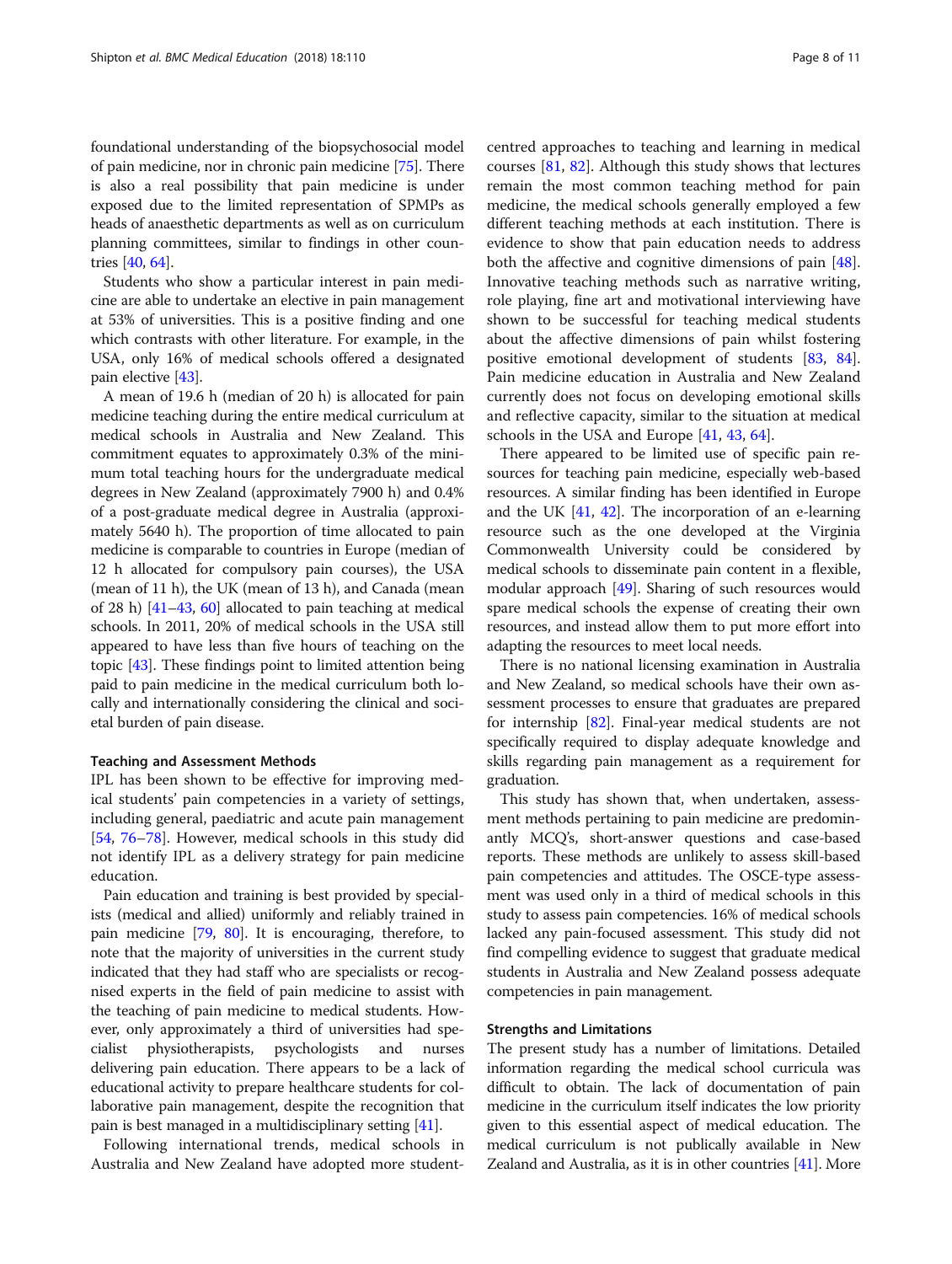<span id="page-8-0"></span>recent studies have used only web-based information to examine pain medicine education [[41](#page-9-0), [72\]](#page-10-0). However, many universities in Australia and New Zealand are only in the developmental stages of using web-based curriculum maps to outline specific details of learning objectives, lecture content and delivery, and assessment methods. The use of a specially designed curriculum audit as used in this study has been employed previously and most, like the one used in this study, have been based on the IASP core curriculum [[42](#page-9-0), [53](#page-10-0), [60,](#page-10-0) [61\]](#page-10-0). The data collected represents the perceptions of a limited number of individuals and these perceptions may differ from those of the broader academic community. However, a key strength of this study was the recruitment of an interested participant who was active in the teaching of pain management at each medical school. In most cases, this person liaised with other educators involved with the teaching of pain medicine at the medical school. This data collection strategy reduced the nonresponse rate and provided a more accurate, nuanced and comprehensive overview of the pain medicine teaching at each institution. The findings cannot be generalised to the medical schools that did not participate in the study. However, 83% of medical schools provided information which can be considered a representative sample. The 4DF was an appropriate and useful tool to structure this research into pain medicine curriculum. It has proven to be an effective tool by different individuals and institutions for review and development of curricula and curriculum redesign [[85](#page-10-0)]. Further qualitative research involving a variety of stakeholders is being undertaken to obtain a broader understanding of the strengths and limitations of pain medicine education in Australia and New Zealand.

## Conclusion

This descriptive study provides important baseline information for pain medicine education at medical schools in Australia and New Zealand. Medical schools do not have well-documented comprehensive pain curricula that are delivered and assessed using modern pedagogically-sound approaches considering the complexity of the topic, the prevalence and public health burden of pain. Pain medicine education in New Zealand and Australia is limited, variable and fragmented, similar to findings in Europe and the USA [[41](#page-9-0), [43](#page-9-0)]. Pain-related learning objectives, when specified, do not reflect the broad topic as recommended by the IASP and students are not required to display competencies in pain medicine for graduation. Multidisciplinary pain management (especially psychological pain management), ethics and medico-legal aspects of pain treatment, as well as paediatric and geriatric pain appear to be underrepresented in medical curricula. It seems that calls for curriculum reform by leading professional organisations such as the NPS and FPM have not been heeded.

Health care providers need to be equipped with the necessary knowledge, attitudes and skills to meet the professional and ethical challenges that arise in caring for those in pain, and so to manifest both competence and compassion toward their patients. A more holistic approach to teaching pain medicine should be considered. A flexible modular approach that can be integrated over the entire medical curriculum may be the best way to structure the pain curricula for some universities (as implemented at the University of Washington), or a week long in-depth course such as is offered at the University of Toronto or John Hopkins University may fit better with other medical schools [[48](#page-10-0), [51,](#page-10-0) [54\]](#page-10-0). A framework tool would be useful for conceptualising the priorities, as well as the constraints, associated with pain medicine curriculum design and for purposeful management of the complex process of curriculum change [\[44](#page-9-0)].

## Additional files

[Additional file 1:](https://doi.org/10.1186/s12909-018-1204-4) Medical School Pain Curriculum Audit Scoring Tool. This audit scoring tool was used to gather information on the pain curricula at medical schools. Details of this audit tool are presented. (DOCX 14 kb)

[Additional file 2:](https://doi.org/10.1186/s12909-018-1204-4) Glossary, Definition of terms. (DOCX 18 kb)

#### **Abbreviations**

4DF: Four Dimensional Framework for Curriculum Development; ANZCA: Australian and New Zealand College of Anaesthetists; EPM: Essential Pain Medicine; FPM: Faculty of Pain Medicine; IASP: International Association for the Study of Pain; IPL: Interprofessional learning; MCQs: Multiple choice questions; NPS: National Pain Strategy; OSCE: Objective Structured Clinical Examination; PCPs: Primary care providers; SLO: Specified learning objectives; SPMPs: Specialist Pain Medicine Physicians; UK: United Kingdom; USA: United States of America

#### Acknowledgements

The authors are sincerely grateful to Dr. Raoul Oehmen, Dr. Helen Slater and Prof David Paul, who provided expertise and insights that greatly assisted the research. Thank-you too, to Dr. Lyn Lavery for assistance with the table layout. Furthermore, we would like to thank all the university representatives for their co-operation.

#### Availability of data and materials

The dataset used and analysed during this study is available from the corresponding author on reasonable request.

#### Authors' contributions

ES: study concept and curriculum audit tool design, literature search, data acquisition, analysis and interpretation of data, drafting of manuscript. EV, CS, FB, RG: study concept and curriculum audit tool design, analysis and interpretation of data, drafting of manuscript. All authors read and approved the final manuscript.

#### Ethics approval and consent to participate

The study has been approved by the Human Research Ethics Committee at The University of Notre Dame Australia (approval number 016134F). Written permission was also obtained from the Dean or equivalent of each participating university. Written permission was given by each respondent.

#### Competing interests

The authors declare that they have no competing interests.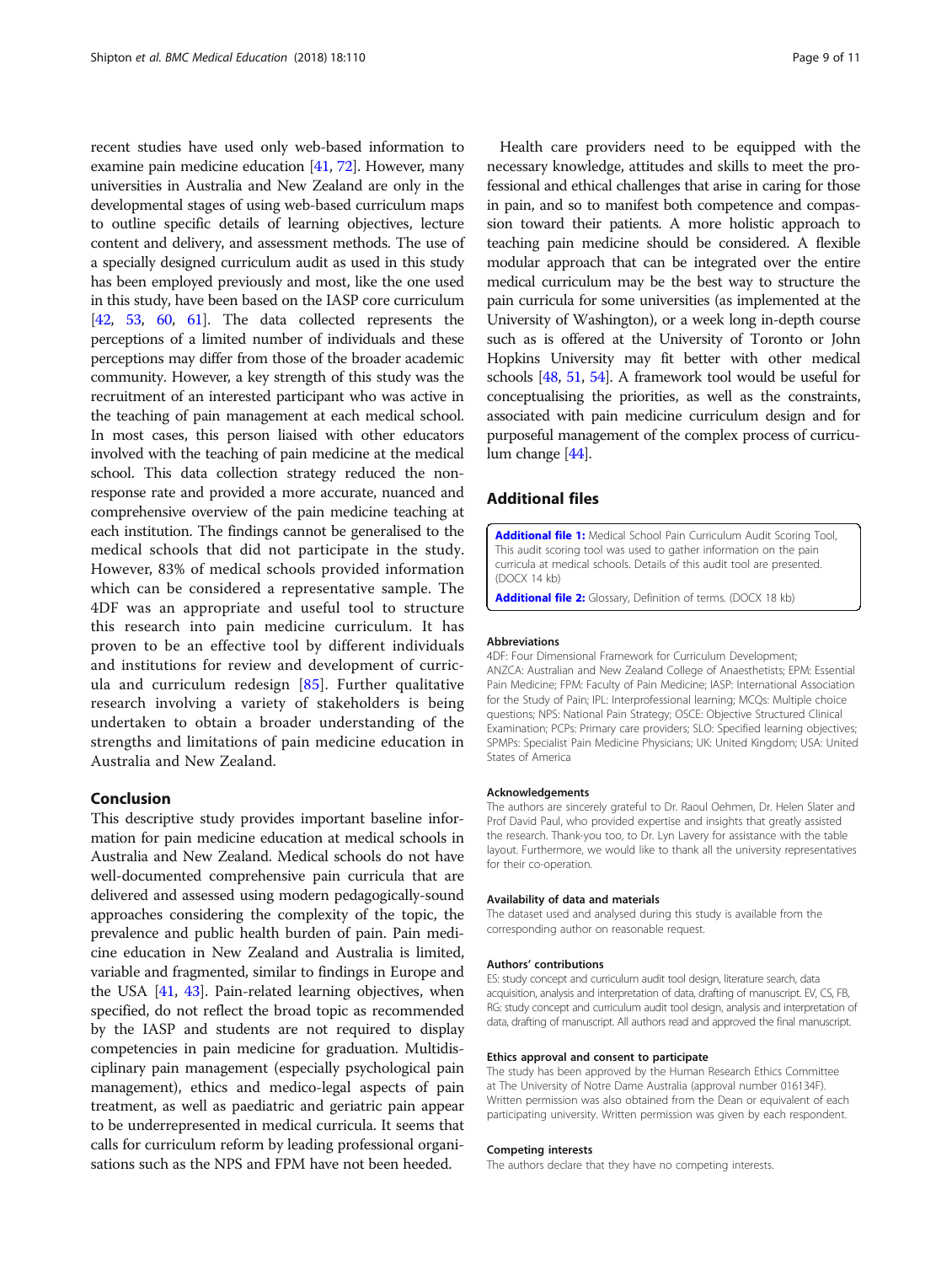## <span id="page-9-0"></span>Publisher's Note

Springer Nature remains neutral with regard to jurisdictional claims in published maps and institutional affiliations.

#### Author details

<sup>1</sup>School of Medicine, University of Notre Dame Australia, UNDA, P O Box 1225, Fremantle, WA 6160, Australia. <sup>2</sup>School of Medicine, University of Notre Dame Australia, UNDA, Sydney, Darlinghurst Campus, Darlinghurst, NSW 2000, Australia. <sup>3</sup>The Learning and Teaching Office, University of Notre Dame Australia, UNDA, P O Box 1225, Fremantle, WA 6160, Australia.

#### Received: 1 September 2017 Accepted: 20 April 2018 Published online: 11 May 2018

#### References

- 1. American Board of Pain Medicine. Definition of Pain Medicine [http://www.](http://www.abpm.org/what) [abpm.org/what.](http://www.abpm.org/what) Accessed 20 July 2017.
- International Association for the Study of Pain. [http://www.iasp-pain.org/](http://www.iasp-pain.org/Education/CurriculumDetail.aspx?ItemNumber=729) [Education/CurriculumDetail.aspx?ItemNumber=729](http://www.iasp-pain.org/Education/CurriculumDetail.aspx?ItemNumber=729) Accessed 4 July 2014.
- 3. Carr EC, Meredith P, Chumbley G, Killen R, Prytherch DR, Smith GB. Pain: a quality of care issue during patients' admission to hospital. J Adv Nurs. 2014;70(6):1391–403.
- 4. Motov SM, Khan AN. Problems and barriers of pain management in the emergency department: Are we ever going to get better? J Pain Res. 2008;2:5–11.
- 5. Apfelbaum JL, Chen C, Mehta SS, Gan TJ. Postoperative pain experience: results from a national survey suggest postoperative pain continues to be undermanaged. Anesth Analg. 2003;97(2):534–40.
- 6. Institute of Medicine. Relieving pain in America: A blueprint for transforming prevention, care, education, and research. Washingtin, DC: National Academies Press; 2011.
- 7. Veal FC, Thompson AJ, Perry LJ, Bereznicki LR, Peterson GM. Pain intensity and pain self-management strategies following discharge after surgery: An Australian prospective observational study. J Clin Pharm Ther. 2018;43(1):8–14.
- Ilhan E, Chee E, Hush J, Moloney N. The prevalence of neuropathic pain is high after treatment for breast cancer: a systematic review. Pain. 2017; 158(11):2082–91.
- 9. Boland EG, Ahmedzai SH. Persistent pain in cancer survivors. Curr Opin Support Palliat Care. 2017;11(3):181–90.
- 10. Breivik H, Collett B, Ventafridda V, Cohen R, Gallacher D. Survey of chronic pain in Europe: prevalence, impact on daily life, and treatment. Eur J Pain. 2006;10(4):287–333.
- 11. Hoy D, Bain C, Williams G, March L, Brooks P, Blyth F, et al. A systematic review of the global prevalence of low back pain. Arthritis Rheum. 2012;64(6):2028–37.
- 12. Schopflocher D, Taenzer P, Jovey R. The prevalence of chronic pain in Canada. Pain Res Manag. 2011;16(6):445–50.
- 13. Dominick CH, Blyth FM, Nicholas MK. Unpacking the burden: understanding the relationships between chronic pain and comorbidity in the general population. Pain. 2012;153(2):293–304.
- 14. Tsang A, Von Korff M, Lee S, Alonso J, Karam E, Angermeyer MC, et al. Common chronic pain conditions in developed and developing countries: gender and age differences and comorbidity with depression-anxiety disorders. J Pain. 2008;9(10):883–91.
- 15. Blyth FM, March LM, Brnabic AJ, Jorm LR, Williamson M, Cousins MJ. Chronic pain in Australia: a prevalence study. Pain. 2001;89(2–3):127–34.
- 16. King S, Chambers CT, Huguet A, MacNevin RC, McGrath PJ, Parker L, et al. The epidemiology of chronic pain in children and adolescents revisited: a systematic review. Pain. 2011;152(12):2729–38.
- 17. Laslett LL, Quinn SJ, Winzenberg TM, Sanderson K, Cicuttini F, Jones G. A prospective study of the impact of musculoskeletal pain and radiographic osteoarthritis on health related quality of life in community dwelling older people. BMC Musculoskelet Disord. 2012;13:168.
- 18. MBF Foundation. The high price of pain: the economic impact of persistent pain in Australia: MBF Foundation; 2007. [https://www.bupa.com.au/](https://www.bupa.com.au/staticfiles/BupaP3/Health%20and%20Wellness/MediaFiles/PDFs/MBF_Foundation_the_price_of_pain.pdf) [staticfiles/BupaP3/Health%20and%20Wellness/MediaFiles/PDFs/MBF\\_](https://www.bupa.com.au/staticfiles/BupaP3/Health%20and%20Wellness/MediaFiles/PDFs/MBF_Foundation_the_price_of_pain.pdf) Foundation the price of pain.pdf. Accessed 1 May 2018.
- 19. Murray CJ, Barber RM, Foreman KJ, Abbasoglu Ozgoren A, Abd-Allah F, Abera SF, et al. Global, regional, and national disability-adjusted life years (DALYs) for 306 diseases and injuries and healthy life expectancy (HALE) for
- 20. Schug S, Palmer G, Scott D, Halliwell R, Trinca J. Acute Pain Management: Scientific Evidence. 4th ed. Melbourne: Australian and New Zealand College of Anaesthetists and Faculty of Pain Medicine; 2015.
- 21. Management ASoATFoCP. American Society of Regional Anesthesia and Pain Medicine. Practice guidelines for chronic pain management: an updated report by the American Society of Anesthesiologists Task Force on Chronic Pain Management and the American Society of Regional Anesthesia and Pain Medicine. Anesthesiology. 2010;112(4):810–33.
- 22. Kress HG. The importance of putting pain on the curricula in medical schools in Europe. J Pain Palliat Care Pharmacother. 2013;27(2):182–4.
- 23. Painaustralia. National Pain Strategy [http://www.painaustralia.org.au/](http://www.painaustralia.org.au/improving-policy/national-pain-strategy) [improving-policy/national-pain-strategy](http://www.painaustralia.org.au/improving-policy/national-pain-strategy). Accessed 06 Apr 2018.
- 24. Hogg MN, Gibson S, Helou A, DeGabriele J, Farrell MJ. Waiting in pain: a systematic investigation into the provision of persistent pain services in Australia. Med J Aust. 2012;196(6):386–90.
- 25. Stieg RL. Financing the Treatment of Chronic Pain: Models for Risk-sharing among Pain Medicine Physicians, Health Care Payers, and Consumers. Pain Med. 2000;1(1):78–88.
- 26. Mailis-Gagnon A, Yegneswaran B, Lakha S, Nicholson K, Steiman AJ, Ng D, et al. Pain characteristics and demographics of patients attending a universityaffiliated pain clinic in Toronto, Ontario. Pain Res Manag. 2007;12(2):93.
- 27. Shipton EA. Recognition of the vocational practice of the scope of Pain Medicine in New Zealand. N Z Med J. 2012;126(1368):5–8.
- 28. Painaustralia. Painful Facts [http://www.painaustralia.org.au/about-pain/](http://www.painaustralia.org.au/about-pain/painful-facts) [painful-facts](http://www.painaustralia.org.au/about-pain/painful-facts). Accessed 18 Aug 2017.
- 29. Ellis B, Johnson M, Taylor A. Education as part of wider health policy and improvement strategies. Br J Pain. 2012;6(2):54–8.
- 30. Upshur CC, Luckmann RS, Savageau JA. Primary care provider concerns about management of chronic pain in community clinic populations. J Gen Intern Med. 2006;21(6):652–5.
- 31. Sinatra R. Opioid analgesics in primary care: challenges and new advances in the management of noncancer pain. J Am Board Fam Med. 2006;19(2):165–77.
- 32. Potter M, Schafer S, Gonzalez-Mendez E, Gjeltema K, Lopez A, Wu J, et al. Opioids for chronic nonmalignant pain. Attitudes and practices of primary care physicians in the UCSF/Stanford Collaborative Research Network. University of California, San Francisco. J Fam Pract. 2001;50(2):145–51.
- 33. Ponte CD, Johnson-Tribino J. Attitudes and knowledge about pain: an assessment of West Virginia family physicians. Fam Med. 2005;37(7):477–80.
- 34. Bendtsen P, Hensing G, Ebeling C, Schedin A. What are the qualities of dilemmas experienced when prescribing opioids in general practice? Pain. 1999;82(1):89–96.
- 35. Moulin DE, Clark AJ, Speechley M, Morley-Forster PK. Chronic pain in Canada–prevalence, treatment, impact and the role of opioid analgesia. Pain Res Manag. 2002;7(4):179–84.
- 36. Olsen Y, Daumit GL. Chronic pain and narcotics: a dilemma for primary care. J Gen Intern Med. 2002;17(3):238–40.
- 37. Clark JD. Chronic pain prevalence and analgesic prescribing in a general medical population. J Pain Symptom Manag. 2002;23(2):131–7.
- 38. Johnson M, Collett B, Castro-Lopes JM. The challenges of pain management in primary care: a pan-European survey. J Pain Res. 2013;6:393–401.
- 39. Doorenbos AZ, Gordon DB, Tauben D, Palisoc J, Drangsholt M, Lindhorst T, et al. A blueprint of pain curriculum across prelicensure health sciences programs: one NIH Pain Consortium Center of Excellence in Pain Education (CoEPE) experience. J Pain. 2013;14(12):1533–8.
- 40. Loeser JD. The Education of Pain Physicians. Pain Med. 2015;16(2):225–9.
- 41. Briggs EV, Battelli D, Gordon D, Kopf A, Ribeiro S, Puig MM, et al. Current pain education within undergraduate medical studies across Europe: Advancing the Provision of Pain Education and Learning (APPEAL) study. BMJ Open. 2015;5(8):e006984.
- 42. Briggs EV, Carr EC, Whittaker MS. Survey of undergraduate pain curricula for healthcare professionals in the United Kingdom. Eur J Pain. 2011;15(8):789–95.
- 43. Mezei L, Murinson BB. Johns Hopkins Pain Curriculum Development T. Pain education in North American medical schools. J Pain. 2011;12(12):1199–208.
- 44. Lee A, Steketee C, Rogers G, Moran M. Towards a theoretical framework for curriculum development in health professional education. Focus Health Prof Educ. 2013;14(3):70–83.
- 45. Argyra E, Siafaka I, Moutzouri A, Papadopoulos V, Rekatsina M, Vadalouca A, et al. How Does an Undergraduate Pain Course Influence Future Physicians' Awareness of Chronic Pain Concepts? Comp Stud Pain Med. 2015;16(2):301–11.